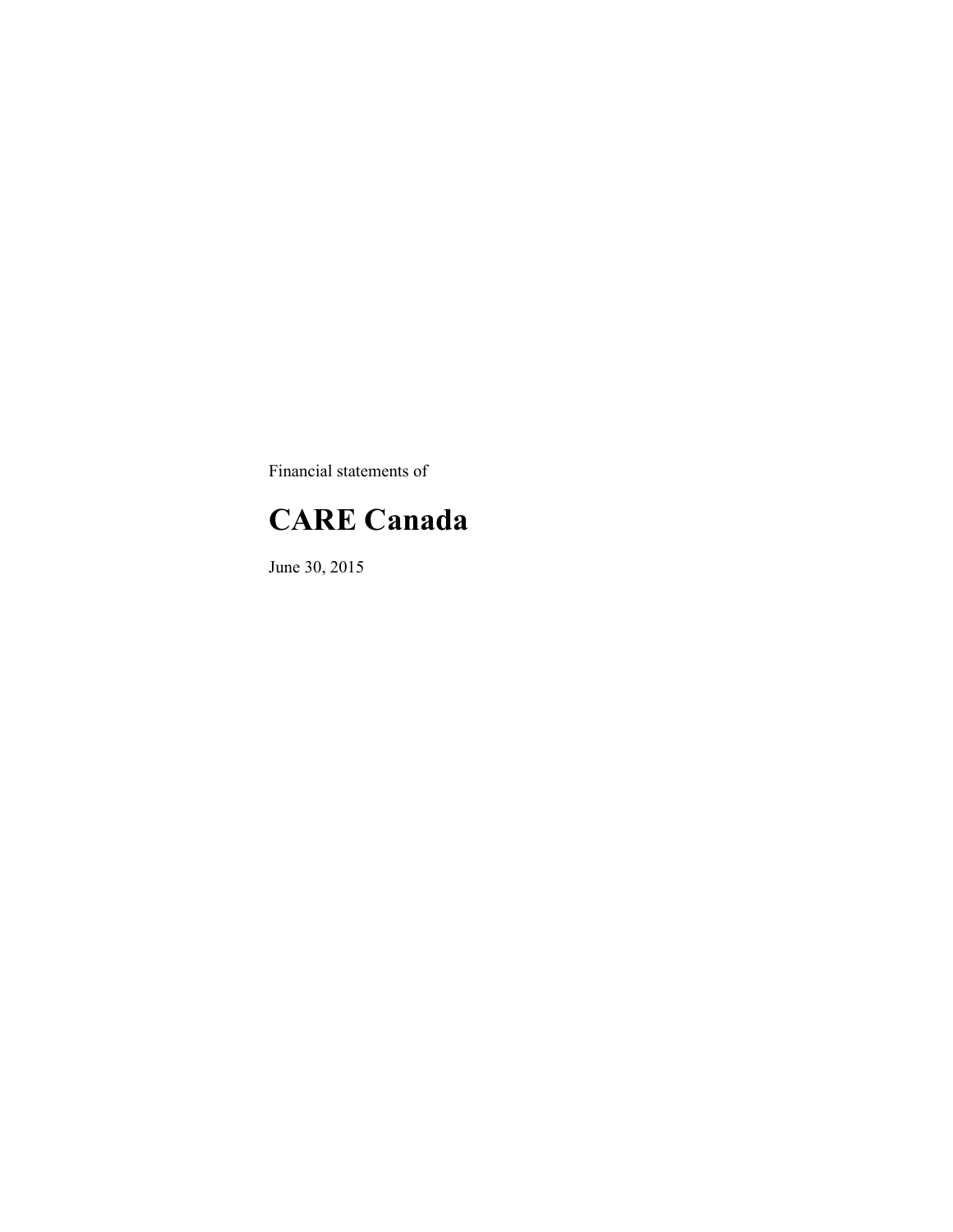June 30, 2015

### Table of contents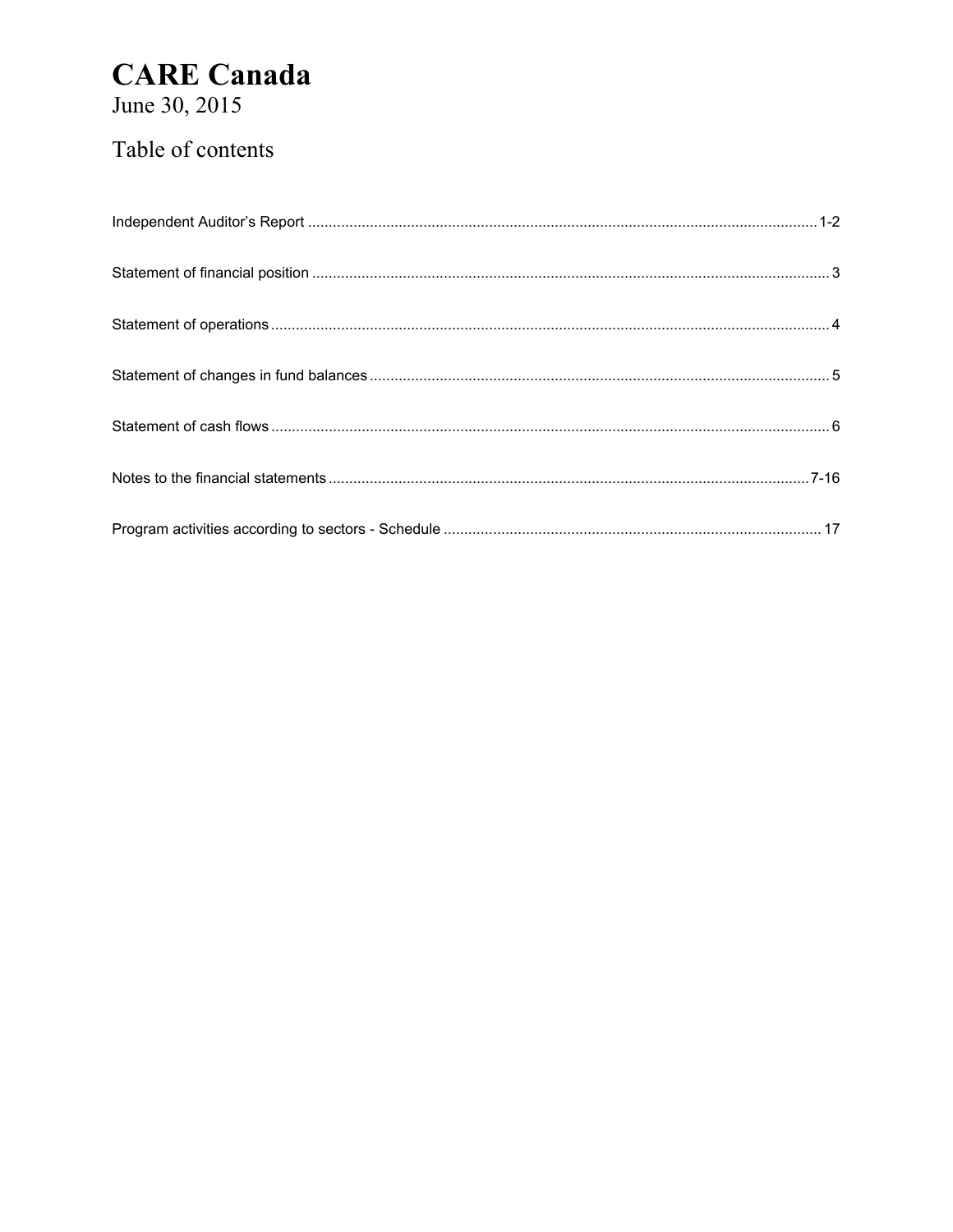# Deloitte.

Deloitte LLP 1600 - 100 Queen Street Ottawa ON K1P 5T8 Canada

Tel: (613) 236-2442 Fax: (613) 236-2195 www.deloitte.ca

### **Independent Auditor's Report**

To the Board of Directors of CARE Canada

We have audited the accompanying financial statements of CARE Canada, which comprise the statement of financial position as at June 30, 2015, and the statements of operations, changes in fund balances and cash flows for the year then ended, and a summary of significant accounting policies and other explanatory information.

#### **Management's Responsibility for the Financial Statements**

Management is responsible for the preparation and fair presentation of these financial statements in accordance with Canadian accounting standards for not-for-profit organizations, and for such internal controls as management determines is necessary to enable the preparation of financial statements that are free from material misstatement, whether due to fraud or error.

#### **Auditor's Responsibility**

Our responsibility is to express an opinion on these financial statements based on our audit. We conducted our audit in accordance with Canadian generally accepted auditing standards. Those standards require that we comply with ethical requirements and plan and perform the audit to obtain reasonable assurance about whether the financial statements are free from material misstatement.

An audit involves performing procedures to obtain audit evidence about the amounts and disclosures in the financial statements. The procedures selected depend on the auditor's judgement, including the assessment of the risks of material misstatement of the financial statements, whether due to fraud or error. In making those risk assessments, the auditor considers internal control relevant to the entity's preparation and fair presentation of the financial statements in order to design audit procedures that are appropriate in the circumstances, but not for the purpose of expressing an opinion on the effectiveness of the entity's internal control. An audit also includes evaluating the appropriateness of accounting policies used and the reasonableness of accounting estimates made by management, as well as evaluating the overall presentation of the financial statements.

We believe that the audit evidence we have obtained is sufficient and appropriate to provide a basis for our audit opinion.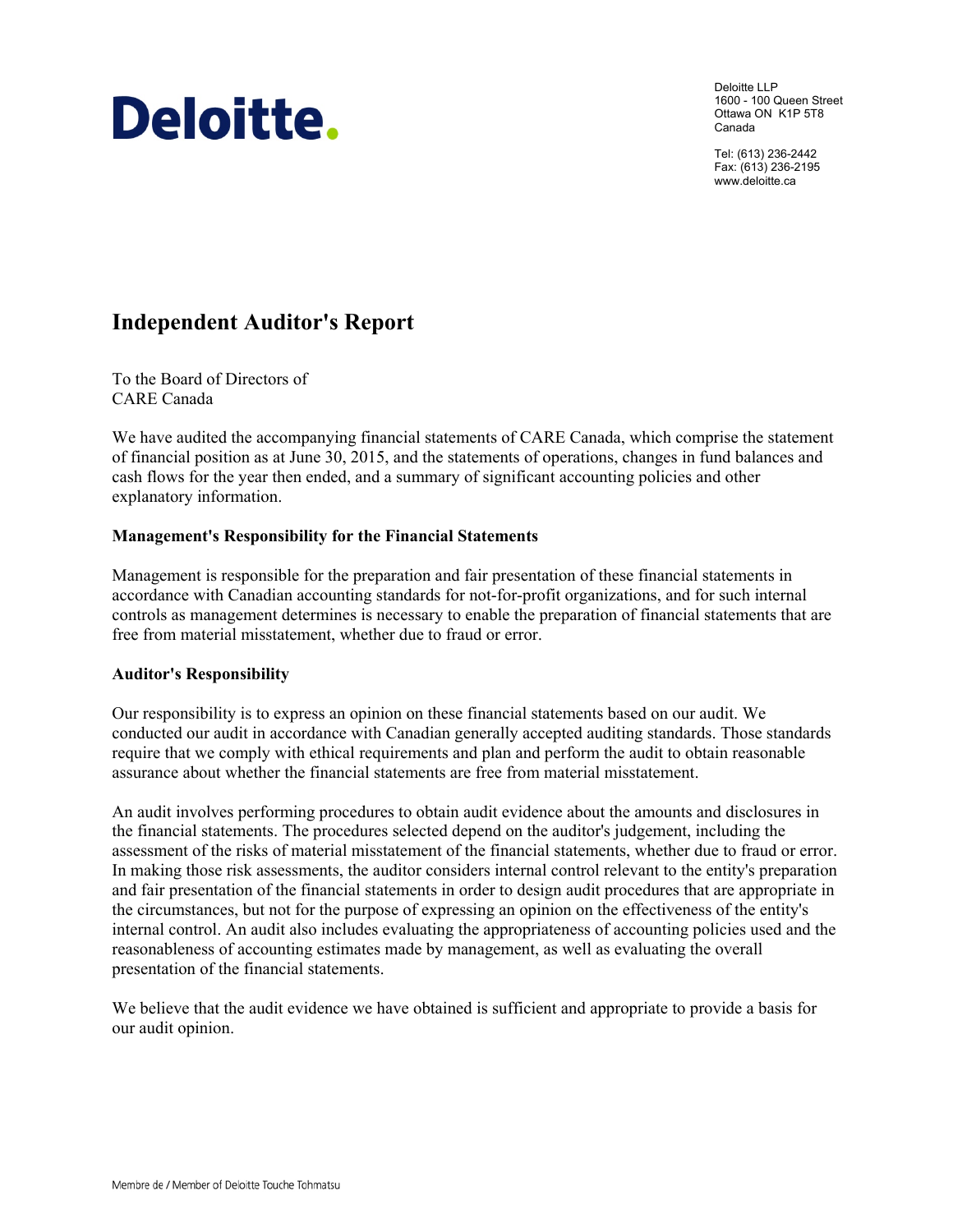#### **Opinion**

In our opinion, the financial statements present fairly, in all material respects, the financial position of CARE Canada as at June 30, 2015, and the results of its operations and its cash flows for the year then ended in accordance with Canadian accounting standards for not-for-profit organizations.

Deleitte LLP

Chartered Professional Accountants Licensed Public Accountants

November 17, 2015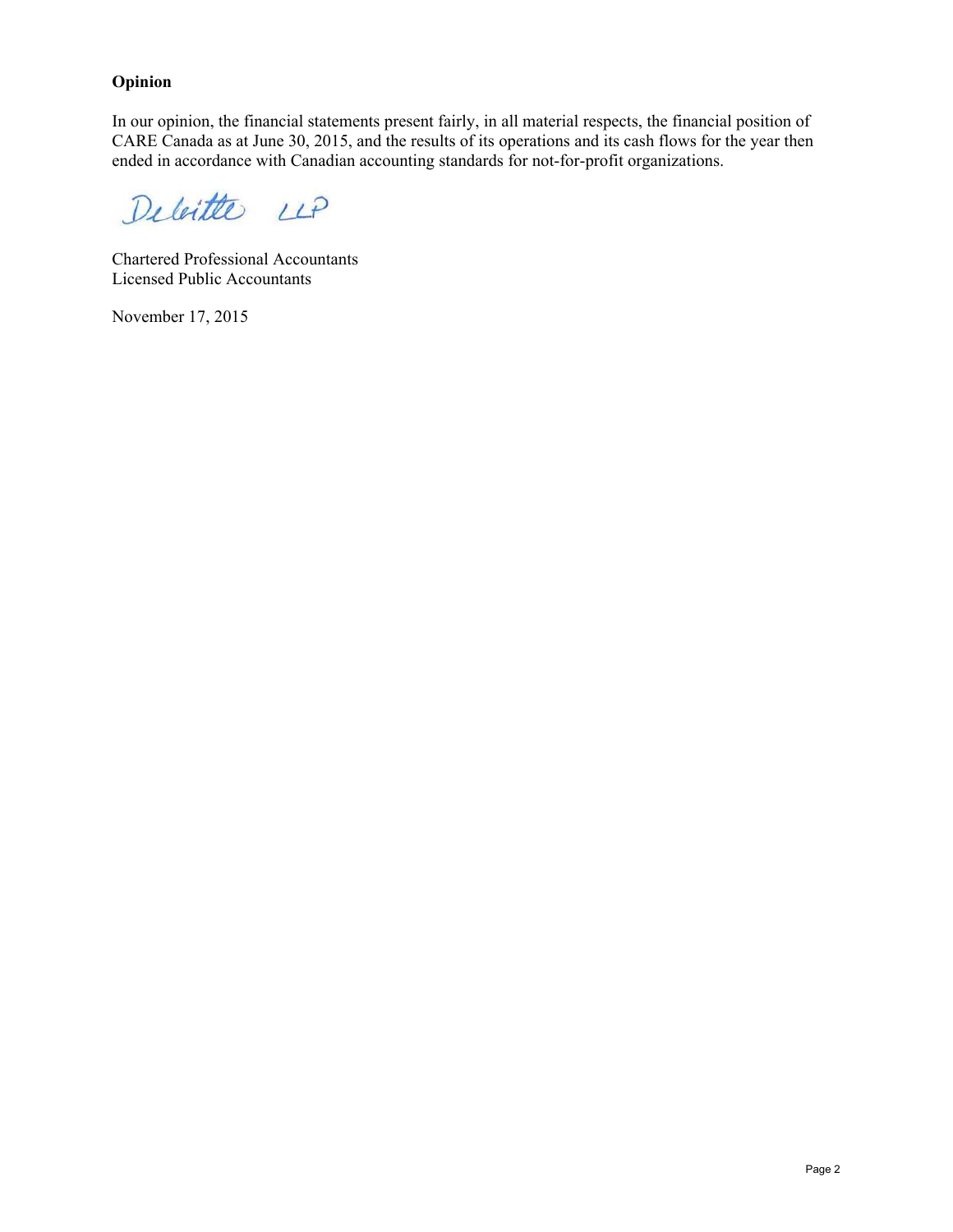Statement of financial position

as at June 30, 2015 (in thousands of dollars)

| \$<br>\$<br>Assets<br><b>Current assets</b><br>Cash and cash equivalents<br>35,157<br>39,084<br>3,982<br>Amounts receivable<br>4,120<br>Contributions receivable from donors (Note 4)<br>4,021<br>4,733<br>222<br>550<br>Prepaid expenses<br>47,637<br>44,232<br>230<br>230<br>Restricted investments (Note 4)<br>341<br>447<br>Loans receivable (Note 12)<br>211<br>Long-term investments (Note 5)<br>6<br>Capital assets (Note 6)<br>4,272<br>3,866<br>Total assets<br>52,797<br>48,675<br><b>Liabilities</b><br><b>Current liabilities</b><br>5,312<br>Accounts payable and accrued liabilities<br>4,961<br>312<br>Government remittances payable<br>422<br>Deferred contributions (Note 4)<br>40,013<br>36,143<br>227<br>219<br>Current portion of long-term debt (Note 7)<br>45,966<br>41,643<br>791<br>Long-term debt (Note 7)<br>566<br>Deferred contributions (Note 4)<br>230<br>230<br>Deferred contributions related to capital assets (Note 8)<br>23<br>68<br><b>Total liabilities</b><br>47,055<br>42,462<br>Commitments, contingent liabilities and guarantees (Notes 13 and 14)<br><b>Fund balances</b><br><b>Annual Fund</b><br>Unrestricted<br>1,634<br>2,249<br>3,194<br>Invested in capital assets<br>3,050 |                            | 2015 | 2014 |
|-------------------------------------------------------------------------------------------------------------------------------------------------------------------------------------------------------------------------------------------------------------------------------------------------------------------------------------------------------------------------------------------------------------------------------------------------------------------------------------------------------------------------------------------------------------------------------------------------------------------------------------------------------------------------------------------------------------------------------------------------------------------------------------------------------------------------------------------------------------------------------------------------------------------------------------------------------------------------------------------------------------------------------------------------------------------------------------------------------------------------------------------------------------------------------------------------------------------------------|----------------------------|------|------|
|                                                                                                                                                                                                                                                                                                                                                                                                                                                                                                                                                                                                                                                                                                                                                                                                                                                                                                                                                                                                                                                                                                                                                                                                                               |                            |      |      |
|                                                                                                                                                                                                                                                                                                                                                                                                                                                                                                                                                                                                                                                                                                                                                                                                                                                                                                                                                                                                                                                                                                                                                                                                                               |                            |      |      |
|                                                                                                                                                                                                                                                                                                                                                                                                                                                                                                                                                                                                                                                                                                                                                                                                                                                                                                                                                                                                                                                                                                                                                                                                                               |                            |      |      |
|                                                                                                                                                                                                                                                                                                                                                                                                                                                                                                                                                                                                                                                                                                                                                                                                                                                                                                                                                                                                                                                                                                                                                                                                                               |                            |      |      |
|                                                                                                                                                                                                                                                                                                                                                                                                                                                                                                                                                                                                                                                                                                                                                                                                                                                                                                                                                                                                                                                                                                                                                                                                                               |                            |      |      |
|                                                                                                                                                                                                                                                                                                                                                                                                                                                                                                                                                                                                                                                                                                                                                                                                                                                                                                                                                                                                                                                                                                                                                                                                                               |                            |      |      |
|                                                                                                                                                                                                                                                                                                                                                                                                                                                                                                                                                                                                                                                                                                                                                                                                                                                                                                                                                                                                                                                                                                                                                                                                                               |                            |      |      |
|                                                                                                                                                                                                                                                                                                                                                                                                                                                                                                                                                                                                                                                                                                                                                                                                                                                                                                                                                                                                                                                                                                                                                                                                                               |                            |      |      |
|                                                                                                                                                                                                                                                                                                                                                                                                                                                                                                                                                                                                                                                                                                                                                                                                                                                                                                                                                                                                                                                                                                                                                                                                                               |                            |      |      |
|                                                                                                                                                                                                                                                                                                                                                                                                                                                                                                                                                                                                                                                                                                                                                                                                                                                                                                                                                                                                                                                                                                                                                                                                                               |                            |      |      |
|                                                                                                                                                                                                                                                                                                                                                                                                                                                                                                                                                                                                                                                                                                                                                                                                                                                                                                                                                                                                                                                                                                                                                                                                                               |                            |      |      |
|                                                                                                                                                                                                                                                                                                                                                                                                                                                                                                                                                                                                                                                                                                                                                                                                                                                                                                                                                                                                                                                                                                                                                                                                                               |                            |      |      |
|                                                                                                                                                                                                                                                                                                                                                                                                                                                                                                                                                                                                                                                                                                                                                                                                                                                                                                                                                                                                                                                                                                                                                                                                                               |                            |      |      |
|                                                                                                                                                                                                                                                                                                                                                                                                                                                                                                                                                                                                                                                                                                                                                                                                                                                                                                                                                                                                                                                                                                                                                                                                                               |                            |      |      |
|                                                                                                                                                                                                                                                                                                                                                                                                                                                                                                                                                                                                                                                                                                                                                                                                                                                                                                                                                                                                                                                                                                                                                                                                                               |                            |      |      |
|                                                                                                                                                                                                                                                                                                                                                                                                                                                                                                                                                                                                                                                                                                                                                                                                                                                                                                                                                                                                                                                                                                                                                                                                                               |                            |      |      |
|                                                                                                                                                                                                                                                                                                                                                                                                                                                                                                                                                                                                                                                                                                                                                                                                                                                                                                                                                                                                                                                                                                                                                                                                                               |                            |      |      |
|                                                                                                                                                                                                                                                                                                                                                                                                                                                                                                                                                                                                                                                                                                                                                                                                                                                                                                                                                                                                                                                                                                                                                                                                                               |                            |      |      |
|                                                                                                                                                                                                                                                                                                                                                                                                                                                                                                                                                                                                                                                                                                                                                                                                                                                                                                                                                                                                                                                                                                                                                                                                                               |                            |      |      |
|                                                                                                                                                                                                                                                                                                                                                                                                                                                                                                                                                                                                                                                                                                                                                                                                                                                                                                                                                                                                                                                                                                                                                                                                                               |                            |      |      |
|                                                                                                                                                                                                                                                                                                                                                                                                                                                                                                                                                                                                                                                                                                                                                                                                                                                                                                                                                                                                                                                                                                                                                                                                                               |                            |      |      |
|                                                                                                                                                                                                                                                                                                                                                                                                                                                                                                                                                                                                                                                                                                                                                                                                                                                                                                                                                                                                                                                                                                                                                                                                                               |                            |      |      |
|                                                                                                                                                                                                                                                                                                                                                                                                                                                                                                                                                                                                                                                                                                                                                                                                                                                                                                                                                                                                                                                                                                                                                                                                                               |                            |      |      |
|                                                                                                                                                                                                                                                                                                                                                                                                                                                                                                                                                                                                                                                                                                                                                                                                                                                                                                                                                                                                                                                                                                                                                                                                                               |                            |      |      |
|                                                                                                                                                                                                                                                                                                                                                                                                                                                                                                                                                                                                                                                                                                                                                                                                                                                                                                                                                                                                                                                                                                                                                                                                                               |                            |      |      |
|                                                                                                                                                                                                                                                                                                                                                                                                                                                                                                                                                                                                                                                                                                                                                                                                                                                                                                                                                                                                                                                                                                                                                                                                                               |                            |      |      |
|                                                                                                                                                                                                                                                                                                                                                                                                                                                                                                                                                                                                                                                                                                                                                                                                                                                                                                                                                                                                                                                                                                                                                                                                                               |                            |      |      |
|                                                                                                                                                                                                                                                                                                                                                                                                                                                                                                                                                                                                                                                                                                                                                                                                                                                                                                                                                                                                                                                                                                                                                                                                                               |                            |      |      |
|                                                                                                                                                                                                                                                                                                                                                                                                                                                                                                                                                                                                                                                                                                                                                                                                                                                                                                                                                                                                                                                                                                                                                                                                                               |                            |      |      |
|                                                                                                                                                                                                                                                                                                                                                                                                                                                                                                                                                                                                                                                                                                                                                                                                                                                                                                                                                                                                                                                                                                                                                                                                                               |                            |      |      |
|                                                                                                                                                                                                                                                                                                                                                                                                                                                                                                                                                                                                                                                                                                                                                                                                                                                                                                                                                                                                                                                                                                                                                                                                                               | Venture and Emergency Fund | 914  | 914  |

Total fund balances **6,213** 5,742 Total liabilities and fund balances **48,675** 52,797

On behalf of the Board

Director

Director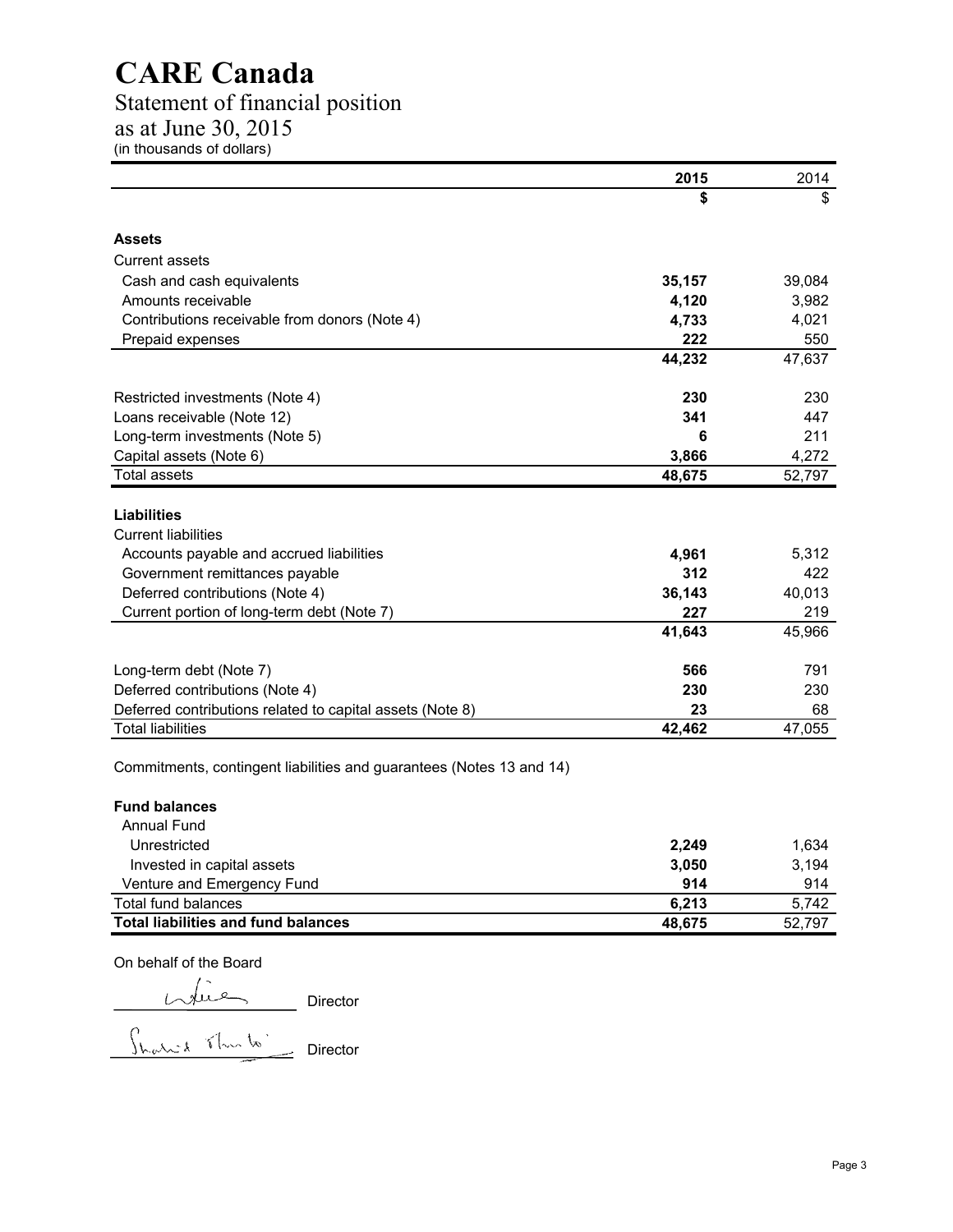Statement of operations year ended June 30, 2015 (in thousands of dollars)

|                                                                           | 2015    | 2014     |
|---------------------------------------------------------------------------|---------|----------|
|                                                                           | \$      | \$       |
| <b>Support and revenue</b>                                                |         |          |
| Donations                                                                 |         |          |
| Unrestricted                                                              | 4,369   | 3,648    |
| Restricted                                                                | 5,287   | 2,294    |
| Canadian funded                                                           | 37,170  | 34,758   |
| Globally funded                                                           | 38,022  | 34,425   |
| <b>CARE International Members</b>                                         | 34,755  | 34,009   |
| Interest and investment income (Note 9)                                   | 277     | 430      |
| Amortization of deferred contributions related to capital assets (Note 8) | 45      | 509      |
| Miscellaneous                                                             | 1,450   | 1,982    |
| Foreign exchange gains (losses)                                           | 248     | (24)     |
| Total support and revenue                                                 | 121,623 | 112,031  |
| Expenses<br>Program activities (Schedule)                                 |         |          |
| Humanitarian and Emergency Assistance                                     | 52,102  | 53,868   |
| <b>Environment and Natural Resource Management</b>                        | 8,164   | 5,353    |
| Health and HIV                                                            | 25,166  | 23,564   |
| Multi-Sectoral Programs                                                   | 15,899  | 10,717   |
| <b>Enterprise Development</b>                                             | 10,355  | 10,049   |
| Country office management                                                 | 936     | 995      |
| International programs                                                    | 1,287   | 1,290    |
|                                                                           | 113,909 | 105,836  |
| Support services                                                          |         |          |
| Management and general                                                    | 3,559   | 3,623    |
| Fundraising, public and donor relations                                   | 2,644   | 2,764    |
| Membership in CARE International                                          | 1,040   | 937      |
|                                                                           | 7,243   | 7,324    |
| <b>Total expenses</b>                                                     | 121,152 | 113,160  |
| Excess (deficiency) of revenue over expenses                              | 471     | (1, 129) |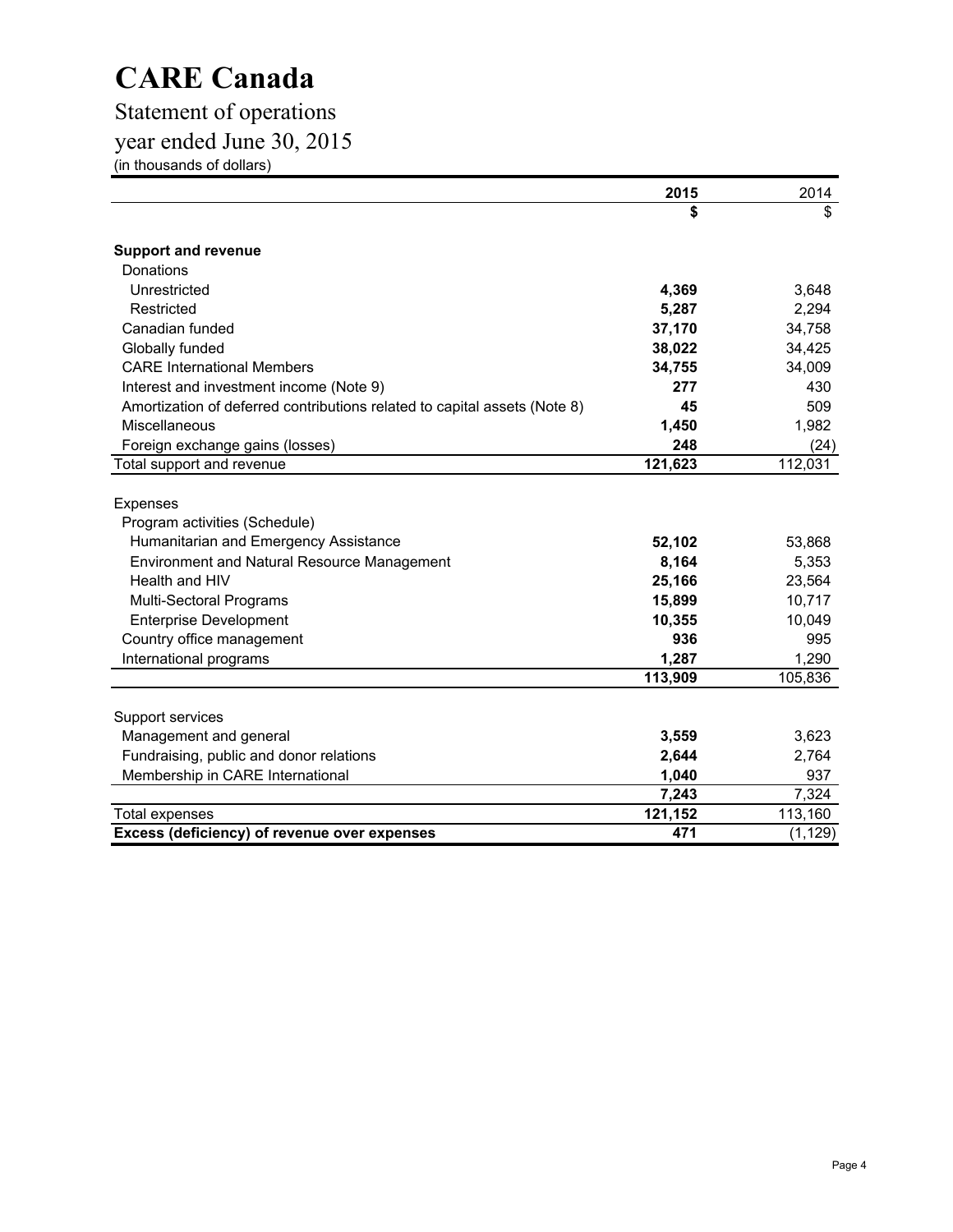### **CARE Canada** Statement of changes in fund balances year ended June 30, 2015 (in thousands of dollars)

|                                                                  |                       | <b>Annual Fund</b> |              | Total |          |
|------------------------------------------------------------------|-----------------------|--------------------|--------------|-------|----------|
|                                                                  | Venture and           | Invested in        |              |       |          |
|                                                                  | <b>Emergency Fund</b> | capital assets     | Unrestricted | 2015  | 2014     |
|                                                                  | \$                    | \$                 | S            | \$    | \$       |
| Fund balances, beginning of year                                 | 914                   | 3,194              | 1,634        | 5,742 | 6,871    |
| Excess (deficiency) of revenue over expenses                     |                       |                    | 471          | 471   | (1, 129) |
| Net change in investment in capital assets <sup>1</sup>          |                       | (144)              | 144          |       |          |
| Fund balances, end of year                                       | 914                   | 3,050              | 2,249        | 6,213 | 5,742    |
| <sup>1</sup> Net change in invested in capital assets            |                       |                    |              |       |          |
| Net acquisitions                                                 |                       |                    |              |       | 98       |
| Amortization of capital assets                                   |                       |                    |              |       | (504)    |
| Amortization of deferred contributions related to capital assets |                       |                    |              |       | 45       |
| Repayment of long-term debt                                      |                       |                    |              |       | 217      |
|                                                                  |                       |                    |              |       | (144)    |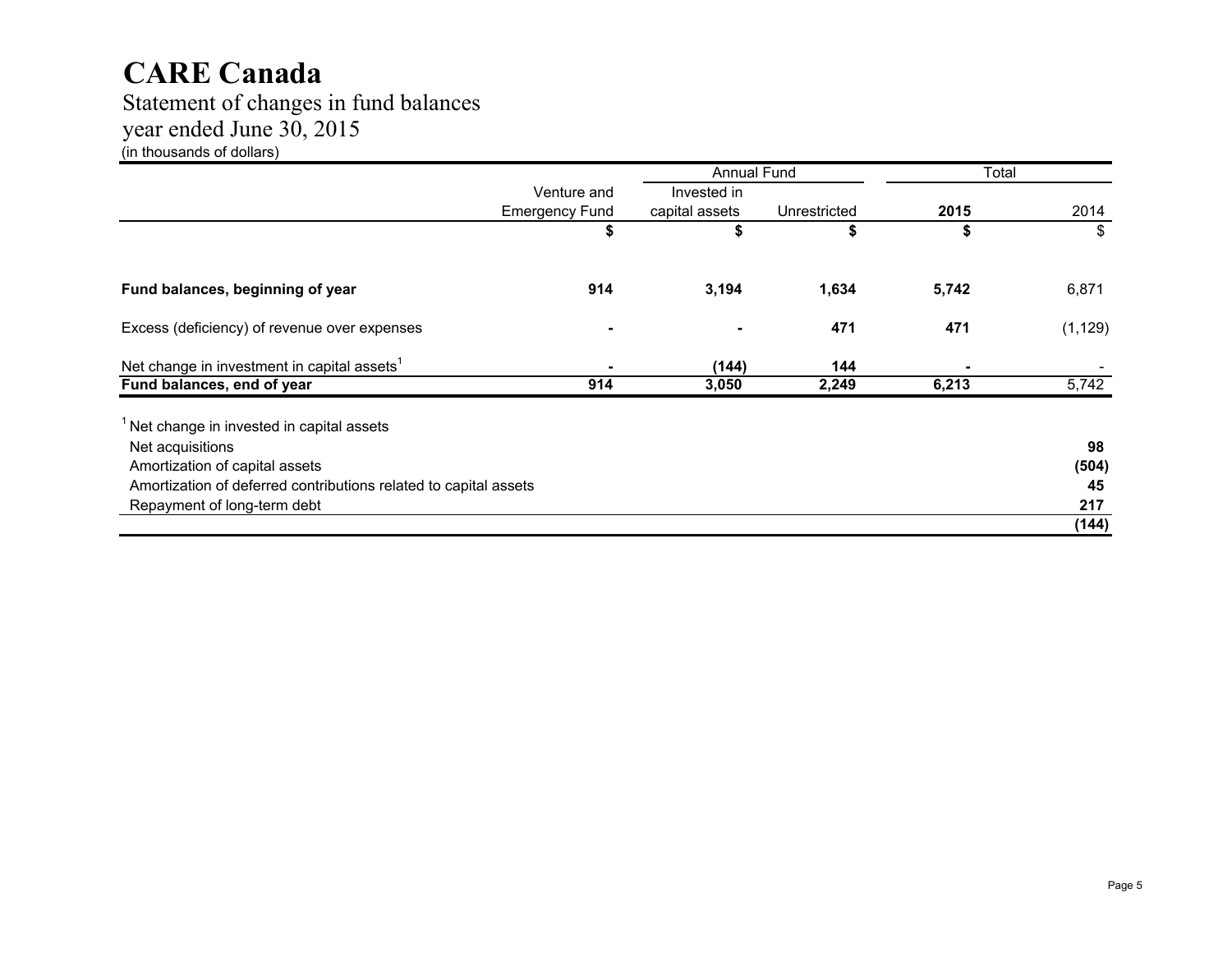Statement of cash flows year ended June 30, 2015 (in thousands of dollars)

|                                                                   | 2015     | 2014     |
|-------------------------------------------------------------------|----------|----------|
|                                                                   |          | \$.      |
| Net inflow (outflow) of cash related to the following activities: |          |          |
| Operating                                                         |          |          |
| Excess (deficiency) of revenue over expenses                      | 471      | (1, 129) |
| Items not affecting cash:                                         |          |          |
| Amortization of capital assets                                    | 504      | 972      |
| Amortization of deferred contributions related to capital assets  | (45)     | (509)    |
| Gain on disposal of capital assets                                |          | (5)      |
| Foreign exchange gains (losses)                                   | (248)    | 24       |
|                                                                   | 682      | (647)    |
| Changes in non-cash operating working capital items:              |          |          |
| Decrease (increase) in amounts receivable                         | (138)    | (1,648)  |
| Decrease (increase) in contributions receivable from donors       | (712)    | 613      |
| Decrease (increase) in prepaid expenses                           | 328      | (157)    |
| Decrease in accounts payable and accrued liabilities              | (351)    | (1, 164) |
| Increase (decrease) in government remittances payable             | (110)    | 138      |
| Increase (decrease) in deferred contributions                     | (3, 870) | 17,344   |
|                                                                   | (4, 171) | 14,479   |
| Investing                                                         |          |          |
| Acquisition of capital assets                                     | (98)     | (75)     |
| Proceeds from disposal of capital assets                          |          | 27       |
| Decrease (increase) in loans receivable                           | 106      | (209)    |
| Decrease in long-term investments                                 | 205      | 3        |
|                                                                   | 213      | (254)    |
| <b>Financing</b>                                                  |          |          |
| Repayment of long-term debt                                       | (217)    | (209)    |
|                                                                   |          |          |
| Foreign exchange (loss) gain on cash held in foreign currency     | 248      | (24)     |
| Net cash (outflow) inflow                                         | (3,927)  | 13,992   |
| Cash and cash equivalents, beginning of year                      | 39,084   | 25,092   |
| Cash and cash equivalents, end of year                            | 35,157   | 39,084   |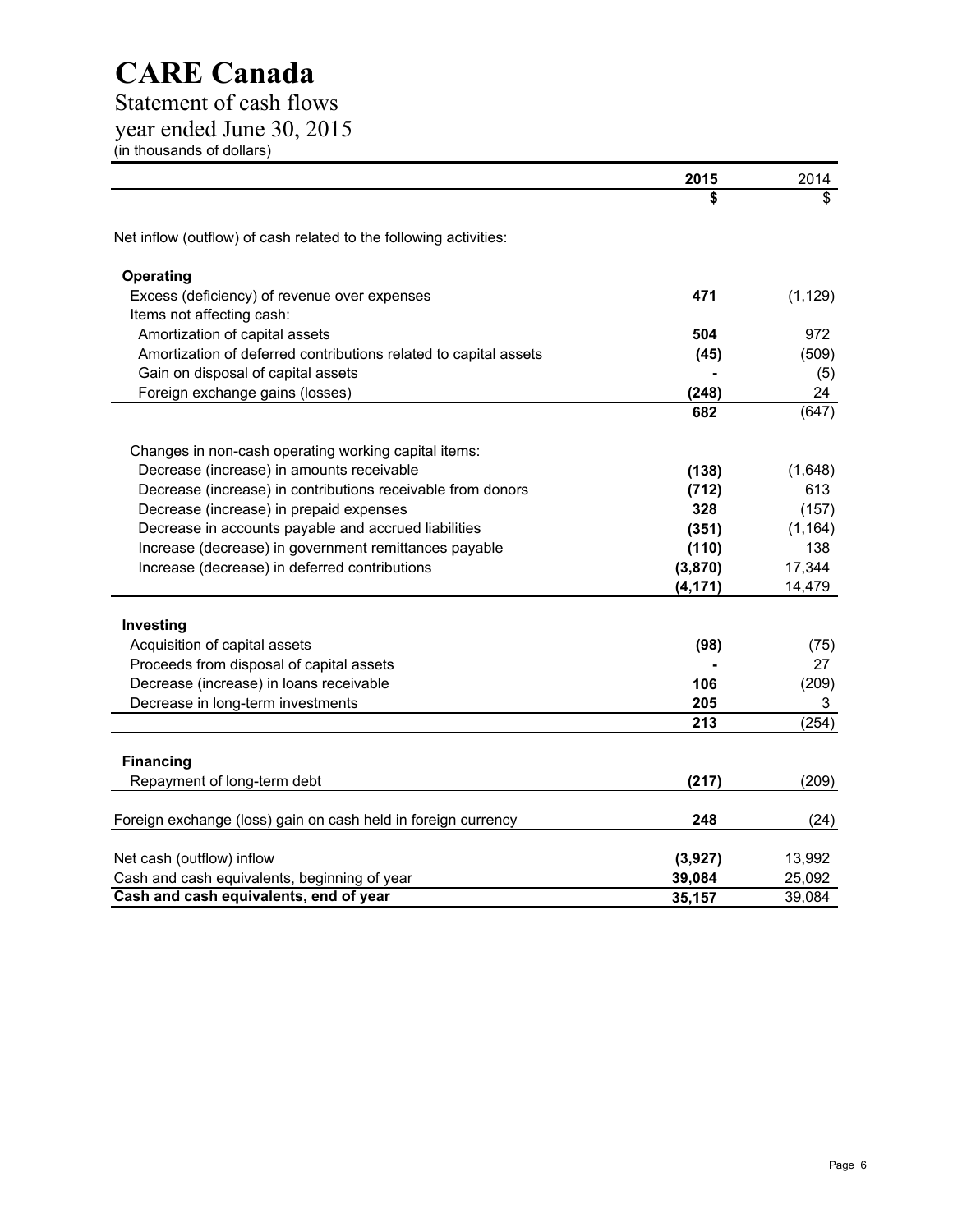### **CARE Canada**  Notes to the financial statements June 30, 2015 (in thousands of dollars)

#### **1. Description**

CARE Canada was established in 1946 and was incorporated in 1977 under Part II of the Canada Corporations Act. In 2014, CARE Canada received a Certificate of Continuance under the Canada Notfor-Profit Corporations Act. CARE Canada is a not-for-profit, non-governmental organization in the field of relief, reconstruction and development in developing countries and is governed by a volunteer board of directors whose services are provided at no cost to CARE Canada.

CARE Canada is a registered charitable organization for purposes of the Income Tax Act (Canada) and as such is not subject to income tax. CARE Canada is an independent member of CARE International.

#### **2. Significant accounting policies**

#### *Basis presentation*

These financial statements include the assets and liabilities of CARE Canada's Canadian operations and the six (2014 - seven) overseas Country Offices (Chad, Cuba, Indonesia, Kenya, Zambia and Zimbabwe) for which it has responsibility, and the revenue and expenses for which CARE Canada and its six overseas Country Offices enter into contracts with donors for the funding of projects. During the year, the Country Office located in Djibouti was wound up.

#### *Controlled entities*

CARE Canada established the CEP Investment Trust in 2007 and provided the Trust with long-term loans to facilitate investments in Pro-Poor businesses in the Third World. CARE Canada is the sole beneficiary of CEP Investment Trust. The CEP Investment Trust financial statements have not been consolidated with CARE Canada's financial statements. The CEP Investment Trust has a December 31 year-end.

#### *Fund accounting*

CARE Canada follows the restricted fund method of accounting for contributions. To ensure observance of limitations and restrictions placed on the use of resources available to CARE Canada, the accounts of CARE Canada are classified for reporting purposes into funds in accordance with activities or objectives specified by the donors or in accordance with the directives issued by the Board of Directors. Transfers between funds are recorded as approved by CARE Canada's Board of Directors.

The Annual Fund reports resources to be used for CARE Canada's program and administrative activities. This fund reports unrestricted resources and restricted contributions.

The Venture and Emergency Fund includes donations and contributions the use of which is restricted by the donors for:

- the Emergency Relief Rapid Response Program to be used as a vehicle to help at the very onset of a crisis; and
- the Pro-Poor Business Program to be used to effectively reduce poverty by utilizing market mechanisms and business enterprise functions designed to put more income into the hands of poor people.

#### *Revenue recognition*

Unrestricted contributions are recorded as revenue of the Annual Fund in the year received or receivable if the amount can be reasonably estimated and collection is reasonably assured.

Restricted contributions related to general operations are recognized as revenue in the Annual Fund in the year in which the related expenses are incurred.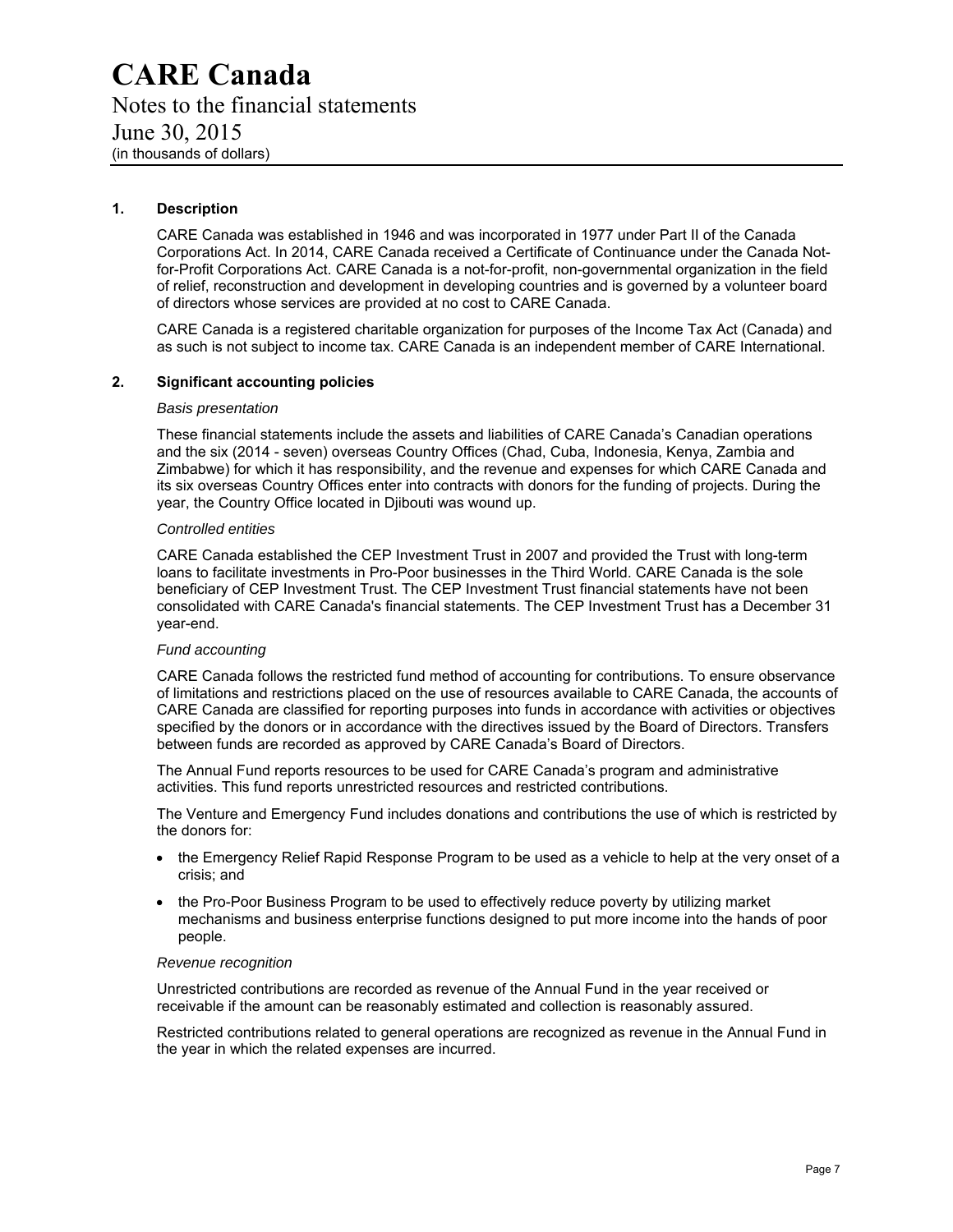#### **2. Significant accounting policies (continued)**

#### *Revenue recognition (continued)*

Investment income earned on the Venture and Emergency Fund is recognized as revenue in the Venture and Emergency Fund or the Annual Fund depending on the nature of any restrictions imposed by the donor. Other investment income is recognized as income of the Annual Fund when earned.

Canadian funded:

CARE Canada enters into contracts with the Canadian Government (the Department of Foreign Affairs, Trade and Development (DFATD)) and other donors for the funding of projects in various countries. These funds are recorded as revenue of the Annual Fund as related expenses are incurred. Any indirect costs recovery, management fee or procurement fee that is applicable to CARE Canada is recorded as revenue of the Annual Fund in accordance with the terms in the individual contracts.

The portion of the contributions that relates to a future period is deferred and recognized as revenue of the Annual Fund in the period that the contributions are spent. Any contributions expended in excess of the contributions received from the donors are shown in the statement of financial position as contributions receivable from donors.

Contributions and donated services:

Contributions-in-kind received from multilateral donors, the Canadian Government and other organizations are recorded as revenue and program activity expenses at fair value.

Wherever government and local communities in countries in which CARE Canada operates contribute labour services, transportation and storage facilities to various projects, the value of such contributions is not reflected in the financial statements because of the difficulty of measurement.

Similarly, contributions in kind by various media for public information and fundraising campaigns are not reflected in the financial statements because of the difficulty of measurement.

Donated capital assets are capitalized and amortized and contributions received towards the acquisition of capital assets are deferred and amortized to revenue on the same basis as the related depreciable capital assets are amortized.

#### *Expense allocation*

CARE Canada's expenses are recorded and reported by program and support services. The Organization incurs a number of general support expenses that are common to the administration of CARE Canada and its programs. General support expenses incurred in CARE Canada's Canadian operations are included under "Country office management", "International programs", "Management and general" and "Fundraising, public and donor relations". There is no allocation of Canadian general support expenses to different program activities. General support expenses, such as budgeting, accounting, human resources, and information technology, incurred in CARE Canada's six (2014 seven) overseas Country Offices are allocated to program activities. Personnel costs are allocated based on the percentage of relevant employees' time involved in supporting the program and other operating and general expenses are allocated on a proportionate basis relating to the function. Such allocations are reviewed, updated and applied on a prospective basis.

#### *Financial instruments*

CARE Canada's financial instruments consist of cash and cash equivalents, amounts receivable, contributions receivable from donors, restricted and long-term investments, loans receivable, accounts payable and accrued liabilities, government remittances payable and long-term debt.

CARE Canada initially measures its financial assets and liabilities at fair value. They subsequently measure all its financial assets and liabilities at amortized cost except for cash and cash equivalents and investments which are measured at fair value.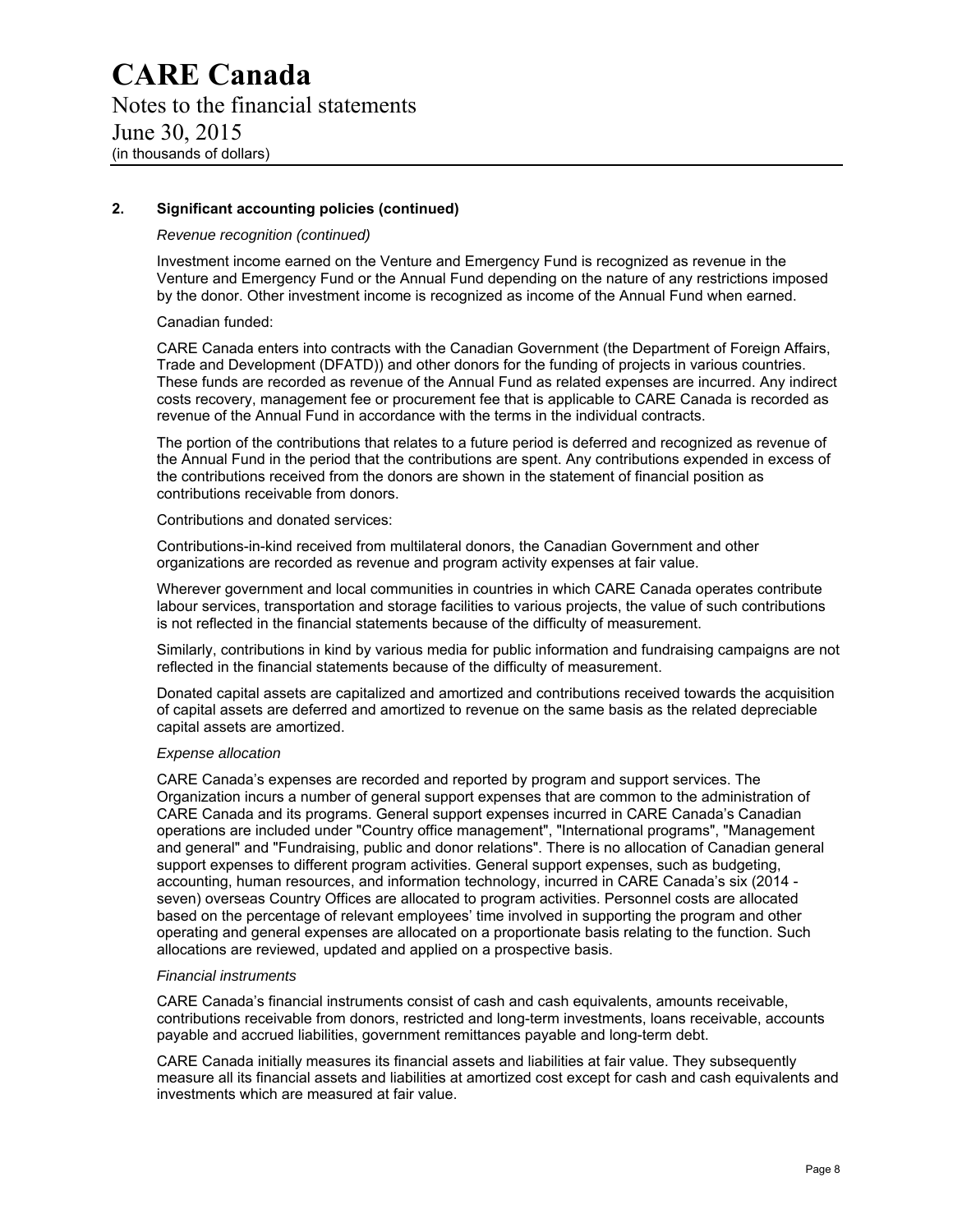#### **2. Significant accounting policies (continued)**

#### *Cash and cash equivalents*

Cash and cash equivalents include internally restricted and unrestricted cash and cash equivalents that are readily convertible to a known amount of cash. In accordance with the Investment Policy approved by the Board of Directors, cash and cash equivalents are held in highly liquid investments which are readily convertible to a known amount of cash and are subject to an insignificant risk of change in value.

#### *Capital assets*

Capital assets acquired for direct use in donor-funded projects are expensed in the year of acquisition as CARE Canada is not entitled to ownership. Those that are not project-specific are capitalized and amortized over their estimated useful lives. Contributed capital assets are recorded at fair value at the date of contribution.

For internally used software, the acquisition costs of software licenses and associated consulting costs and the payroll costs of employees directly associated with implementation of the asset are capitalized. The costs of software maintenance, training and data conversion are expensed in the period incurred.

Amortization is provided on a straight-line basis over the estimated useful lives as follows:

| <b>Buildings</b>       | 10 and 40 years            |
|------------------------|----------------------------|
| <b>Vehicles</b>        | 3 vears                    |
| Leasehold improvements | Over the term of the lease |
| Office equipment       | 5 years                    |
| Computer equipment     | 3 years                    |
| Computer software      | 1 to 3 vears               |

Buildings 10 and 40 years Over the term of the lease  $\blacksquare$ 

Land is not amortized due to its infinite life.

#### *Impairment of long-lived assets*

Long-lived assets are reviewed for impairment whenever events or changes in circumstances indicate that their carrying amount may not be recoverable. An impairment loss is recognized when the asset no longer has long-term service potential. The amount of the impairment loss is determined as the excess of the carrying value of the asset over its residual value.

#### *Foreign currency translation*

Monetary assets and liabilities denominated in foreign currencies are translated into Canadian dollars at exchange rates in effect at the statement of financial position date. All other assets and liabilities are translated at their historical rate. Revenue and expense items are translated using average monthly rates. Any resulting foreign exchange gains or losses are recorded in the statement of operations.

#### *Use of estimates*

The preparation of financial statements in accordance with Canadian accounting standards for not-forprofit organizations requires management to make estimates and assumptions that affect the reported amounts of assets and liabilities and disclosures of contingent assets and liabilities at the date of the financial statements and the reported amounts of revenues and expenses during the period. Actual results could differ from those estimates. These estimates are reviewed annually and as adjustments become necessary, they are recognized in the financial statements in the period they become known.

Significant estimates include assumptions used in estimating the recoverability of project expenditures and the determination of the allowance for doubtful contributions receivable from donors, the useful life of capital assets, the fair value of investments and the amount of accrued liabilities.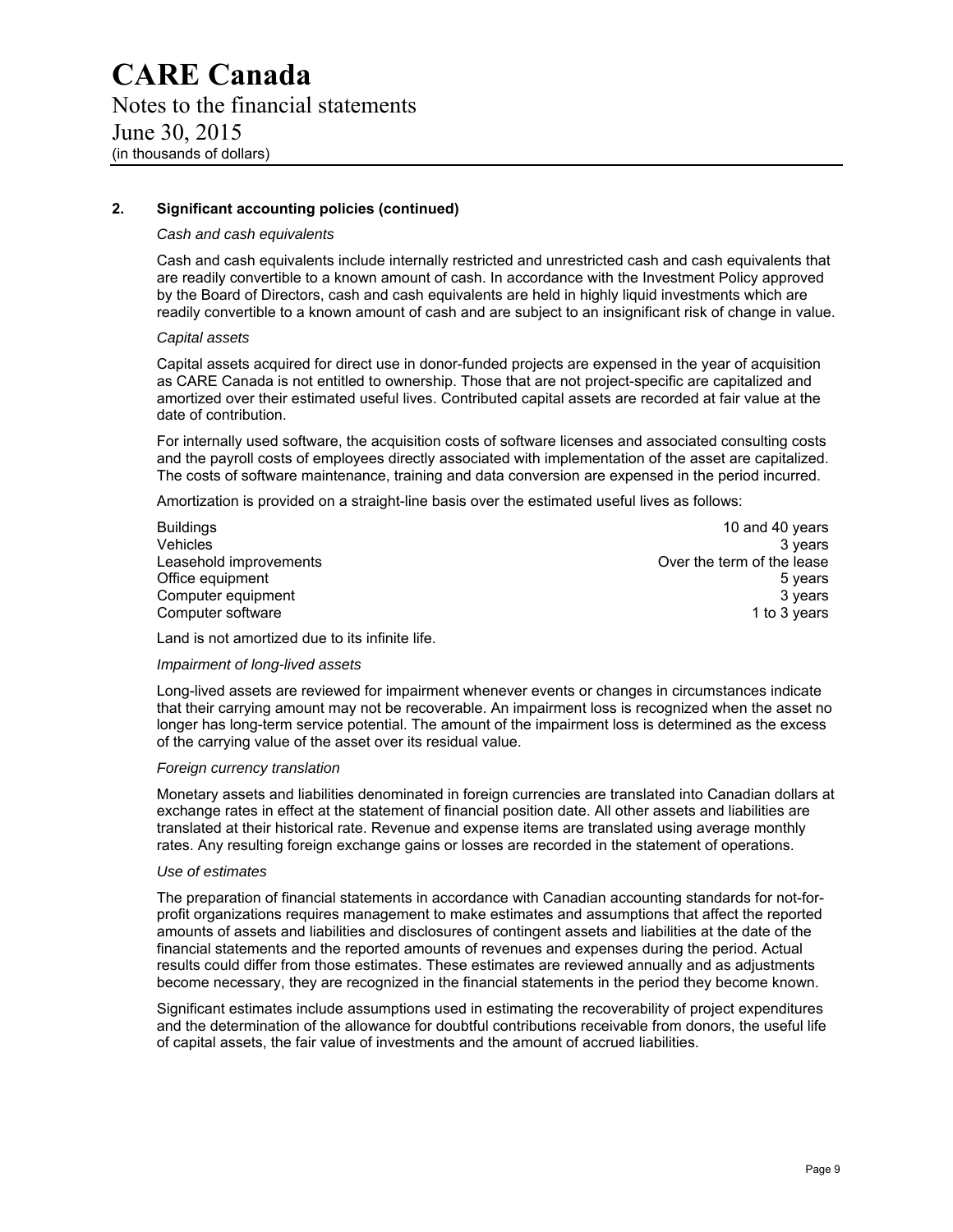#### **3. Capital management**

CARE Canada's objectives in managing capital are:

- a) to ensure that sufficient financial resources are in place to deliver on the priorities set by the Board of Directors during its annual budget and business plan review;
- b) to safeguard the Entity's ability to continue as a charitable organization and meet the objectives of the different funds as described in Note 2;
- c) to maintain the Annual Fund unrestricted reserve to an equivalent of a minimum of six months of operating expenses; and
- d) to invest funds in financial instruments that conform to investment policy and which present a low risk for CARE Canada.

CARE Canada manages several funding agreements with external restrictions that specify the conditions for using these financial resources. CARE Canada has complied with the requirements respecting these restricted contributions. CARE Canada monitors its capital by reviewing various financial metrics, including cash flows and variances to forecasts and budgets.

Capital management objectives, policies and procedures are unchanged since the preceding year. CARE Canada has complied with all the capital requirements.

#### **4. Deferred contributions**

Short-term deferred contributions represent externally restricted contributions to fund program expenses of future period.

|                                      | 2015      | 2014       |
|--------------------------------------|-----------|------------|
|                                      | \$        | \$         |
| Balance, beginning of year           |           |            |
| Short-term deferred contributions    | 40,013    | 22,669     |
| Contributions receivable from donors | (4,021)   | (4,634)    |
|                                      | 35,992    | 18,035     |
| Amounts received during the year     |           |            |
| Cash                                 | 91,876    | 107,028    |
| In-kind (Note 10)                    | 18,776    | 16,415     |
|                                      | 110,652   | 123,443    |
| Amounts recognized as revenue        | (115,234) | (105, 486) |
|                                      | (4, 582)  | 17,957     |
| Balance, end of year                 | 31,410    | 35,992     |
| Balance, end of year represented by: |           |            |
| Short-term deferred contributions    | 36,143    | 40,013     |
| Contributions receivable from donors | (4,733)   | (4,021)    |
|                                      | 31,410    | 35,992     |

Long-term deferred contributions of \$230 (2014 - \$230) are represented by restricted investments in fixed income securities. The principal of \$230 must be maintained until 2031. The fair value of the restricted investments approximates the book value.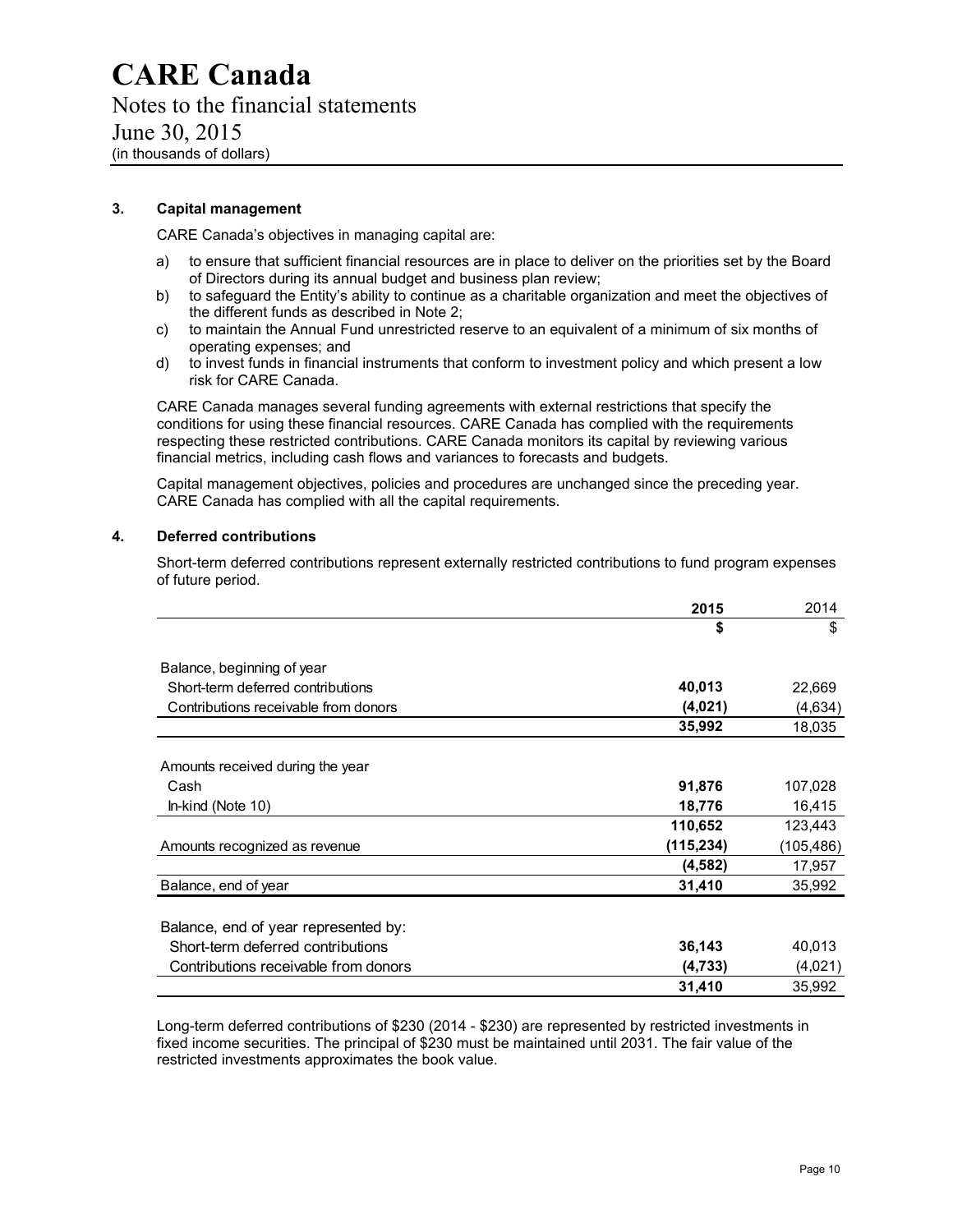#### **5. Long-term investments**

|                                                                               |      | 2015  |          | 2014      |
|-------------------------------------------------------------------------------|------|-------|----------|-----------|
|                                                                               |      | Fair  |          | Fair      |
|                                                                               | Cost | value | Cost     | value     |
|                                                                               | \$   | \$    | \$       | \$        |
| <b>Annual Fund Bonds</b><br>Venture and Emergency Fund                        | 3    | 3     | 34       | 34        |
| Investment in MicroVest I<br>Self-Liquidating Trust<br>Investment in Edyficar | 3    | 3     | 10<br>17 | 10<br>167 |
|                                                                               | 6    | 6     | 61       | 211       |

Coupon rates on the bonds as at June 30, 2015 range between 2.12% and 2.57% (2014 - between 2.22% and 10%) and will mature between December 2017 and December 2019 (2014 - October 2014 and December 2014).

To enhance economic opportunity, deepen financial services and promote private sector and enterprise development, CARE Canada invests in pro-poor businesses and micro-finance investments in developing countries. The objective of these investments is to increase access to financial services in underserved communities and promote entrepreneurship and sustainable economic development.

In this regard, CARE Canada has invested in Edyficar that provides micro-finance services in Peru. Edyficar is a profit-making financial entity. CARE Canada sold its minority, non-controlling interest in Edyficar in 2015. CARE Canada had also invested in MicroVest I, LP Fund - an investment fund that places investments in microfinance institutions in developing countries. This investment was sold during 2012. As part of the sale agreement, residual accumulated income was retained in the newly formed Microvest I Self-Liquidating Trust. These funds will be returned to CARE Canada over a three-year period ending in 2016.

#### **6. Capital assets**

|                        |        |              | 2015     | 2014     |
|------------------------|--------|--------------|----------|----------|
|                        |        | Accumulated  | Net book | Net book |
|                        | Cost   | amortization | value    | value    |
|                        | \$     | \$           | \$       | \$       |
|                        |        |              |          |          |
| Land                   | 249    |              | 249      | 249      |
| <b>Buildings</b>       | 4,449  | 1,052        | 3,397    | 3,643    |
| Vehicles               | 1,060  | 963          | 97       | 129      |
| Leasehold improvements | 81     | 78           | 3        | 5        |
| Office equipment       | 490    | 454          | 36       | 60       |
| Computer equipment     | 642    | 588          | 54       | 142      |
| Computer software      | 3,564  | 3,534        | 30       | 44       |
|                        | 10,535 | 6,669        | 3,866    | 4,272    |

Cost and accumulated amortization as at June 30, 2014 amounted to \$10,437 and \$6,165, respectively.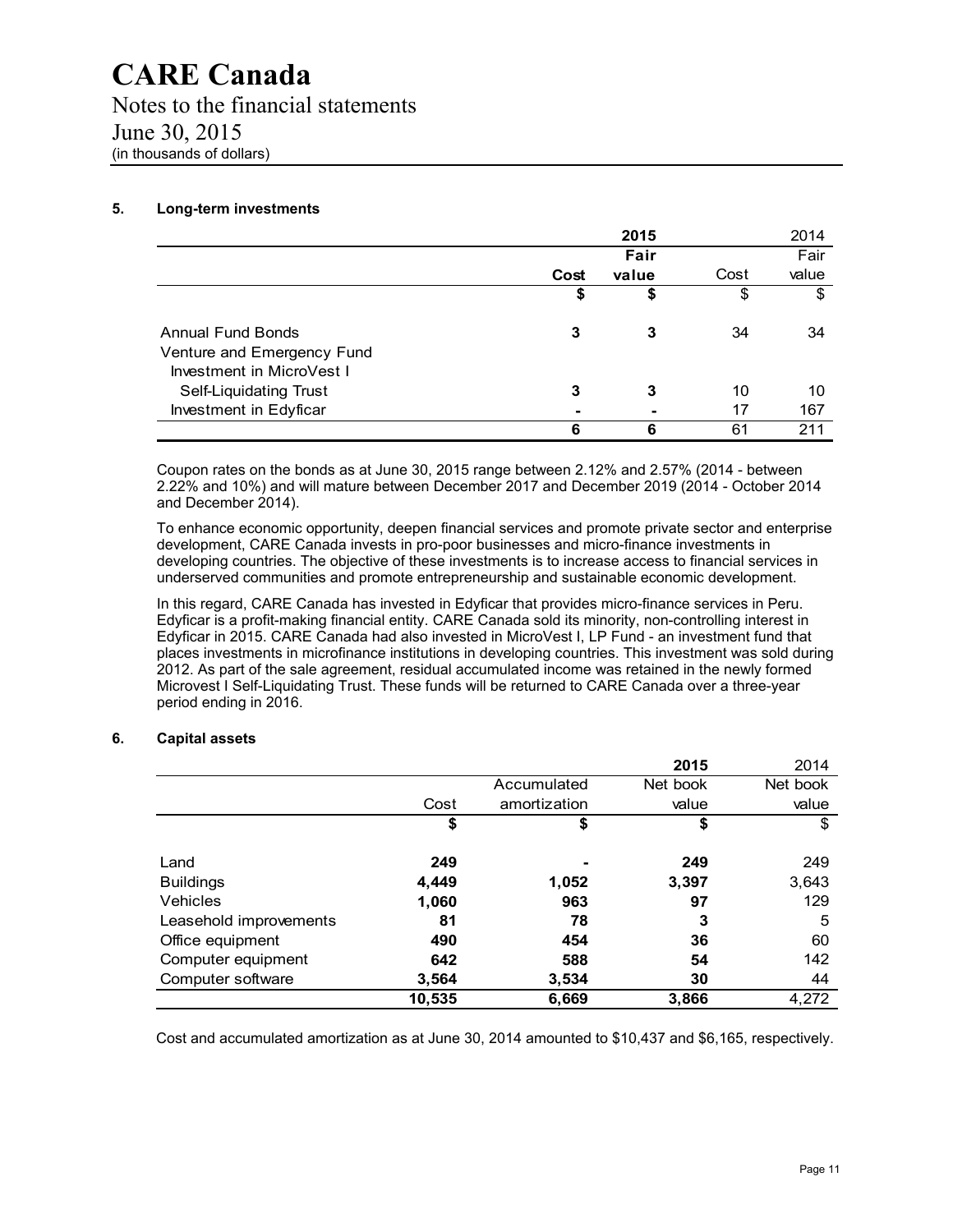#### **7. Long-term debt**

|                                                                                                                                                                                                                                    | 2015  | 2014  |
|------------------------------------------------------------------------------------------------------------------------------------------------------------------------------------------------------------------------------------|-------|-------|
|                                                                                                                                                                                                                                    | \$    | \$    |
| Mortgage payable in monthly installments of \$21, including<br>principal and interest at an annual rate of 3.80%, secured by land<br>and a building with a net book value of \$3,417 (2014 - \$3,531),<br>maturing in October 2018 | 793   | 1.010 |
| Less current portion                                                                                                                                                                                                               | (227) | (219) |
|                                                                                                                                                                                                                                    | 566   | 791   |

Estimated principal repayments over the next four years based on current terms and conditions are as follows:

|      | \$  |
|------|-----|
| 2016 | 227 |
| 2017 | 236 |
| 2018 | 245 |
| 2019 | 85  |
|      | 793 |

The fair value of the mortgage approximates its book value.

#### **8. Deferred contributions related to capital assets**

Deferred contributions related to capital assets represent the unamortized amount of donations and grants received and used for the purchase of capital assets. The changes in the deferred contributions balance for the year are as follows:

|                             | 2015 | 2014  |
|-----------------------------|------|-------|
|                             |      |       |
| Balance, beginning of year  | 68   | 577   |
| Amount amortized to revenue | (45) | (509) |
| Balance, end of year        | 23   | 68    |

#### **9. Interest and investment income**

|                                              | 2015 | 2014 |
|----------------------------------------------|------|------|
|                                              |      | S    |
| Annual Fund - Interest income                | 219  | 229  |
| Inter-Company Loans - Interest income        | 58   |      |
| Venture and Emergency Fund - Dividend income | -    | 201  |
|                                              | 277  | 430  |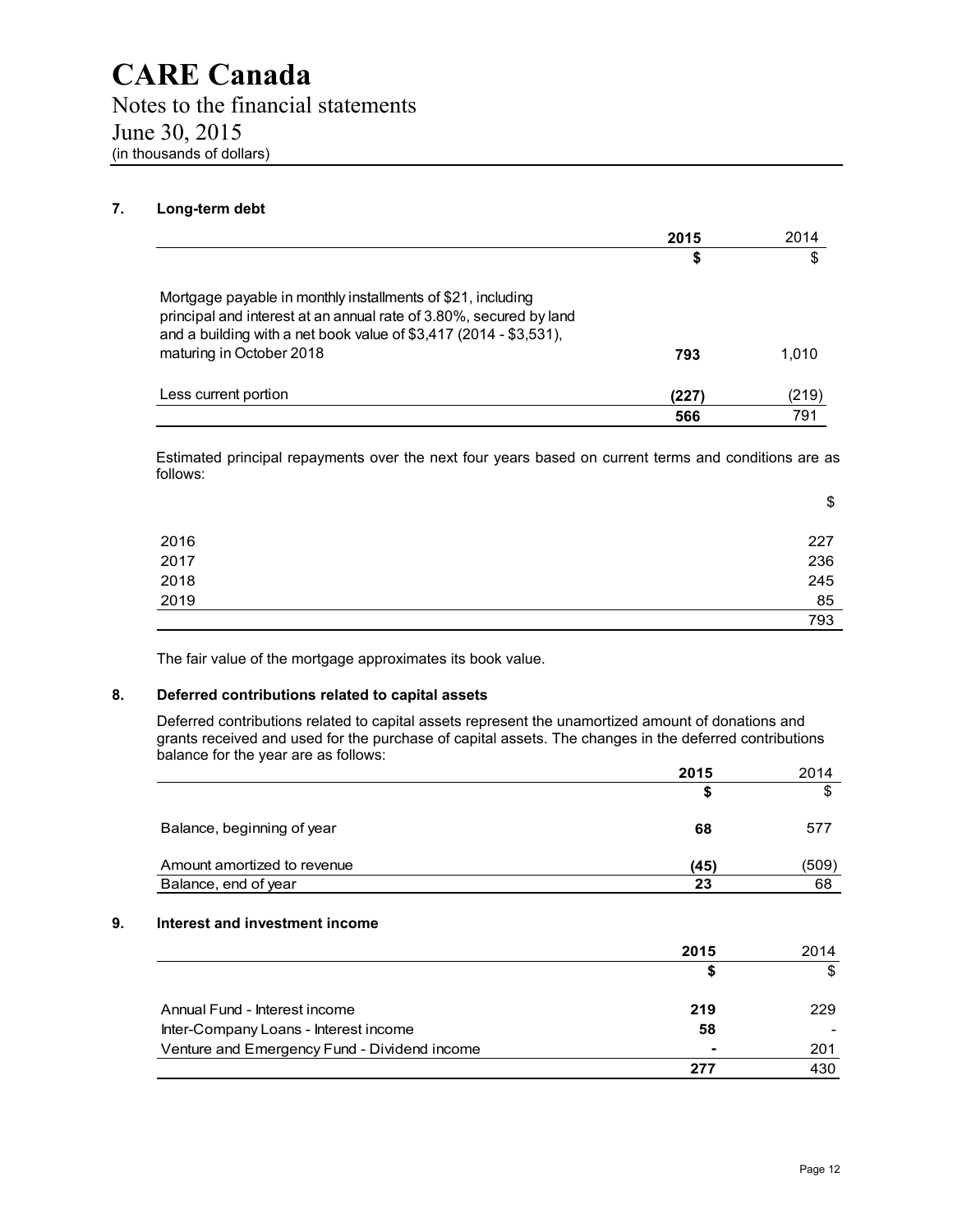#### **10. Contributions-in-kind**

Contributions-in-kind received from multilateral donors, Government of Canada and other organizations are recorded as revenue and program activity expenses at fair value. Contributions-in-kind included in revenue and program activity expenses are as follows:

|             | 2015   | 2014                     |
|-------------|--------|--------------------------|
|             | \$     | \$                       |
| Zimbabwe    | 1,715  | 671                      |
| Kenya       | 15,781 | 15,062                   |
| Zambia      | 1,006  |                          |
| Ethiopia    | ٠      | 472                      |
| Djibouti    | 50     | 63                       |
| Philippines | -      | 147                      |
| Nepal       | 225    | $\overline{\phantom{a}}$ |
|             | 18,777 | 16,415                   |

#### **11. Pension plan**

The pension plan for employees of CARE Canada (the "Plan") is a defined contribution plan covering all employees of CARE Canada who meet eligibility requirements as specified in the Plan Agreement. CARE Canada is required to contribute 5% of the employee's gross earnings for all members. CARE Canada contributed \$225 (2014 - \$239) during the year.

#### **12. Controlled entity**

CARE Canada has committed to provide funds to CEP Investment Trust to fund certain investment activities. The loan is unsecured and without any established term of repayment. The fair value of the loans receivable is approximately \$341 (2014 - \$447).

As at December 31, 2014, CEP Investment Trust had total assets of \$468 (2013 - \$468), total liabilities of \$454 (2013 - \$248) and a capital surplus of \$14 (2013 - \$220). Total revenues in 2014 were \$NIL (2013 - \$NIL) and expenses were \$6 (2013 - \$25). The CEP Investment Trust made a capital distribution of \$NIL to CARE Canada in 2015 (2014 - \$200).

#### **13. Commitments and contingent liabilities**

#### *Leases*

CARE Canada is committed to payments under operating leases in Country Offices and in Canada with lease expiry dates ranging from 2016 to 2018. Minimum annual payments for the next three years are as follows:

|              | $\mathbf{r}$ |
|--------------|--------------|
|              | 367          |
| 2016<br>2017 | 179          |
| 2018         | 38           |
|              | 584          |

\$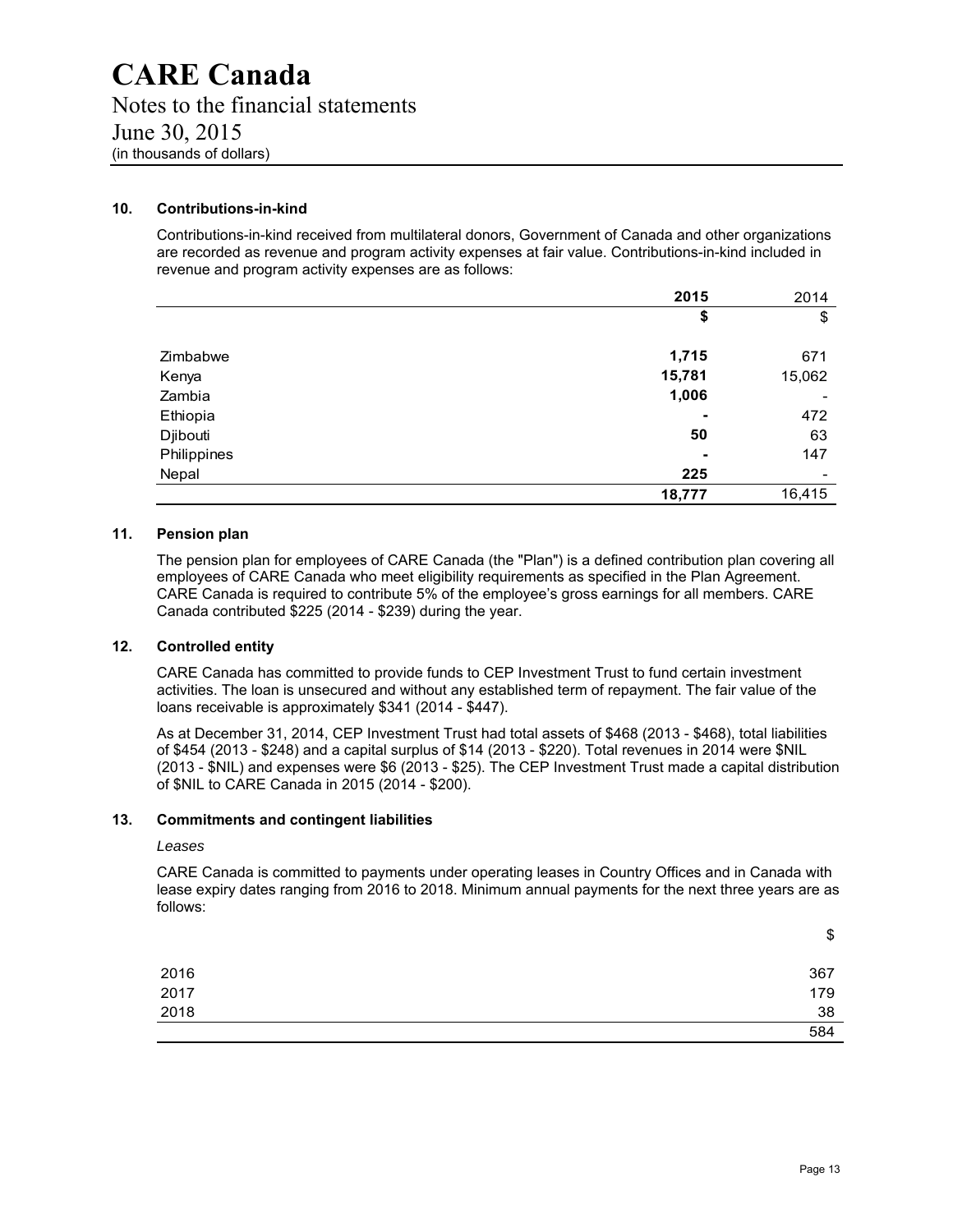#### **13. Commitments and contingent liabilities (continued)**

#### *Legal actions*

In the ordinary course of business, CARE Canada becomes involved in various legal actions. While the ultimate effect of such actions cannot be ascertained at this time, management believes that their resolution will not have a material adverse effect on the financial statements.

#### *Uncertain tax position*

CARE Canada has appealed and is currently negotiating a disputed tax assessment related to expatriate CARE International staff in Kenya. The maximum exposure is currently established at \$4,909 under which CARE Canada's portion is estimated at \$1,694. The final value of any potentially payable amount is not readily estimable and not reflected in these statements.

#### *Credit facility*

An unsecured line of credit of \$2,000 renewable on an annual basis is available for use by CARE Canada. Advances under the line of credit bear interest at the bank's prime rate and are repayable on demand. As at June 30, 2015, there was no outstanding balance (2014 - \$NIL).

#### **14. Guarantees**

As stated in Note 2, the contributions from DFATD and other contributions are subject to restrictions as to the use of the funds. CARE Canada's accounting records, as well as those of member institutions subcontracted to execute the projects, are subject to audit by DFATD and other funding agencies to identify instances, if any, in which the amounts charged to projects have not complied with the agreed terms and conditions, and which, therefore, would be refundable to the funding agency. Adjustments to the financial statements as a result of these audits, if any, will be recorded in the period in which they become known.

#### **15. Allocation of expenses**

A portion of program activities are related to administration costs incurred in CARE Canada's six (2014 seven) overseas Country Offices (Chad, Cuba, Indonesia, Kenya, Zambia and Zimbabwe). It also includes the cost of the Country Office located in Djibouti before the wind up. These costs have been allocated as follows:

|                                             | 2015  | 2014  |
|---------------------------------------------|-------|-------|
|                                             | \$    | \$    |
| Allocated to:                               |       |       |
| Program activities                          |       |       |
| Humanitarian and Emergency Assistance       | 1,580 | 2,077 |
| Environment and Natural Resource Management | 695   | 499   |
| Health and HIV                              | 1.147 | 1,598 |
| Multi-Sectoral Integrated Programs          | 287   | 633   |
| <b>Enterprise Development</b>               | 1,527 | 1,349 |
|                                             | 5,236 | 6,156 |
|                                             |       |       |
| <b>Allocated from:</b>                      |       |       |
| <b>Support Services</b>                     | 5.236 | 6,156 |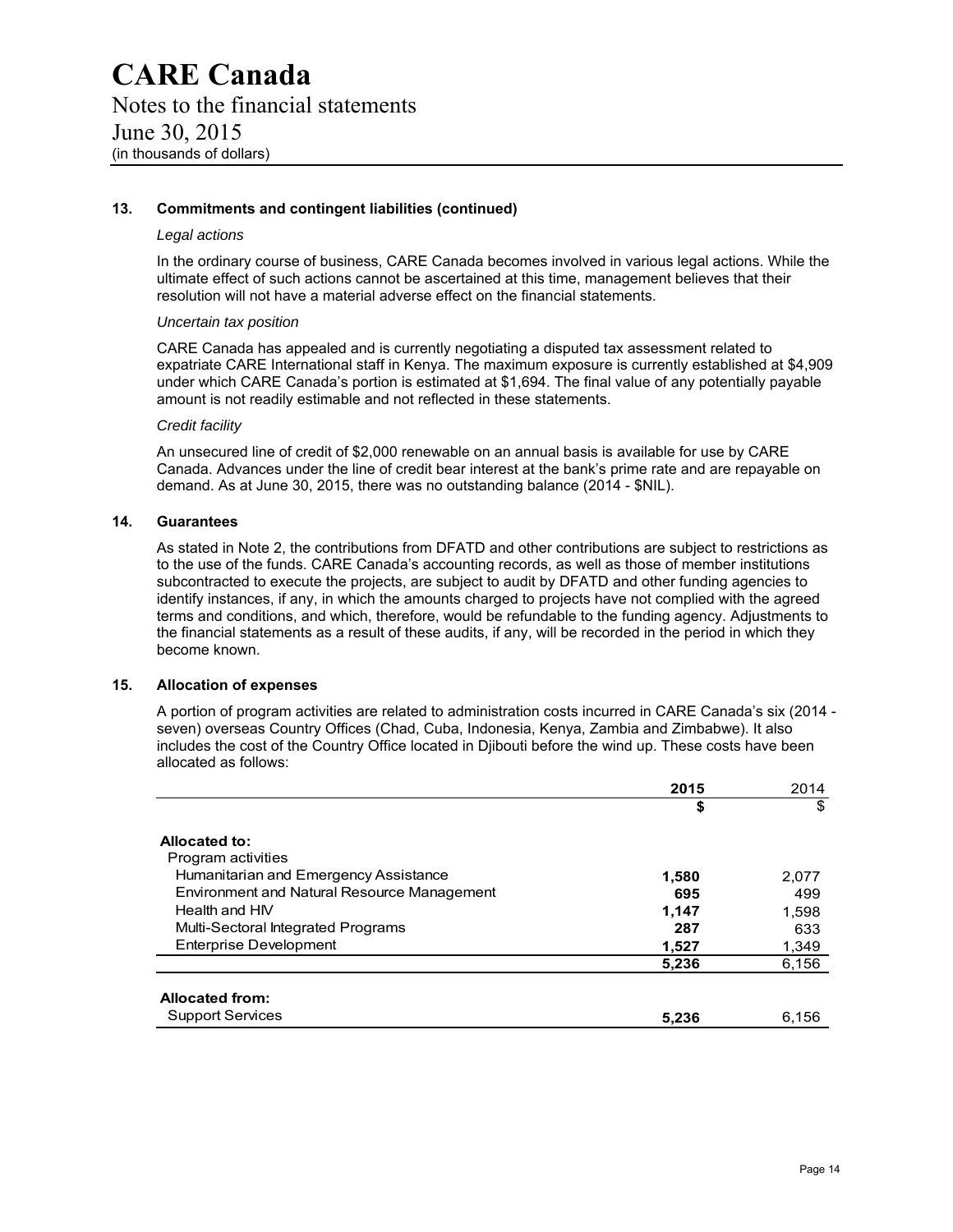#### **16. Financial instruments**

#### *Fair values*

The carrying values of amounts receivable, contributions receivable from donors, accounts payable and accrued liabilities and government remittances payable approximate their fair value due to the relatively short periods to maturity of the instruments.

Refer to Notes 4, 5, 7 and 13 for fair values related to CARE Canada's other financial instruments.

#### *Investment risk*

CARE Canada's Board of Directors has approved an Investment Policy that provides the guidelines for managing the investments of the organization. The overall objective of CARE Canada's investment program is to allocate the assets of CARE Canada in order to support the strategic and operational objectives of the organization.

#### *Foreign exchange risk*

CARE Canada operates internationally, giving rise to significant exposure to market risks from changes in interest rates and foreign exchange rates. CARE Canada does not use derivatives to hedge its foreign exchange risk but relies on prudent cash management practices to minimize exposure to foreign exchange risk.

|                              |          | 2015        |          | 2014        |
|------------------------------|----------|-------------|----------|-------------|
|                              | Monetary | Monetary    | Monetary | Monetary    |
|                              | assets   | liabilities | assets   | liabilities |
|                              | \$       | \$          | \$       | \$          |
| <b>Country Offices</b>       |          |             |          |             |
| <b>United States Dollars</b> | 8,553    | 11,466      | 9,632    | 10,103      |
| Euros                        | 2,655    | 1,798       | 2,739    | 2,370       |
| Chad XAF                     | 1,937    | 1,867       | 1,918    | 720         |
| <b>Cuban Pesos</b>           | 11       |             | 8        |             |
| Djiboutian Francs            |          |             | 431      | 297         |
| Indonesian Rupiah            | 230      | 388         | 606      | 415         |
| Kenyan Shilling              | 1,973    | 2,245       | 1,004    | 2,610       |
| Zambia Kwacha                | 949      | 837         | 705      | 486         |
|                              | 16,308   | 18,601      | 17,043   | 17,001      |
| <b>Headquarters</b>          |          |             |          |             |
| <b>United States Dollars</b> | 11,559   | 4,209       | 9,729    | 3,678       |
| <b>British Pounds</b>        | 4,285    |             | 365      |             |
| <b>Euros</b>                 | 1,141    | 3,787       | 472      | 1,170       |
|                              | 33,293   | 26,597      | 27,609   | 21,849      |

Amounts denominated in foreign currencies are as follows:

Monetary assets include cash and cash equivalents, amounts receivable and contributions receivable from donors. Monetary liabilities include accounts payable and accrued liabilities and deferred contributions.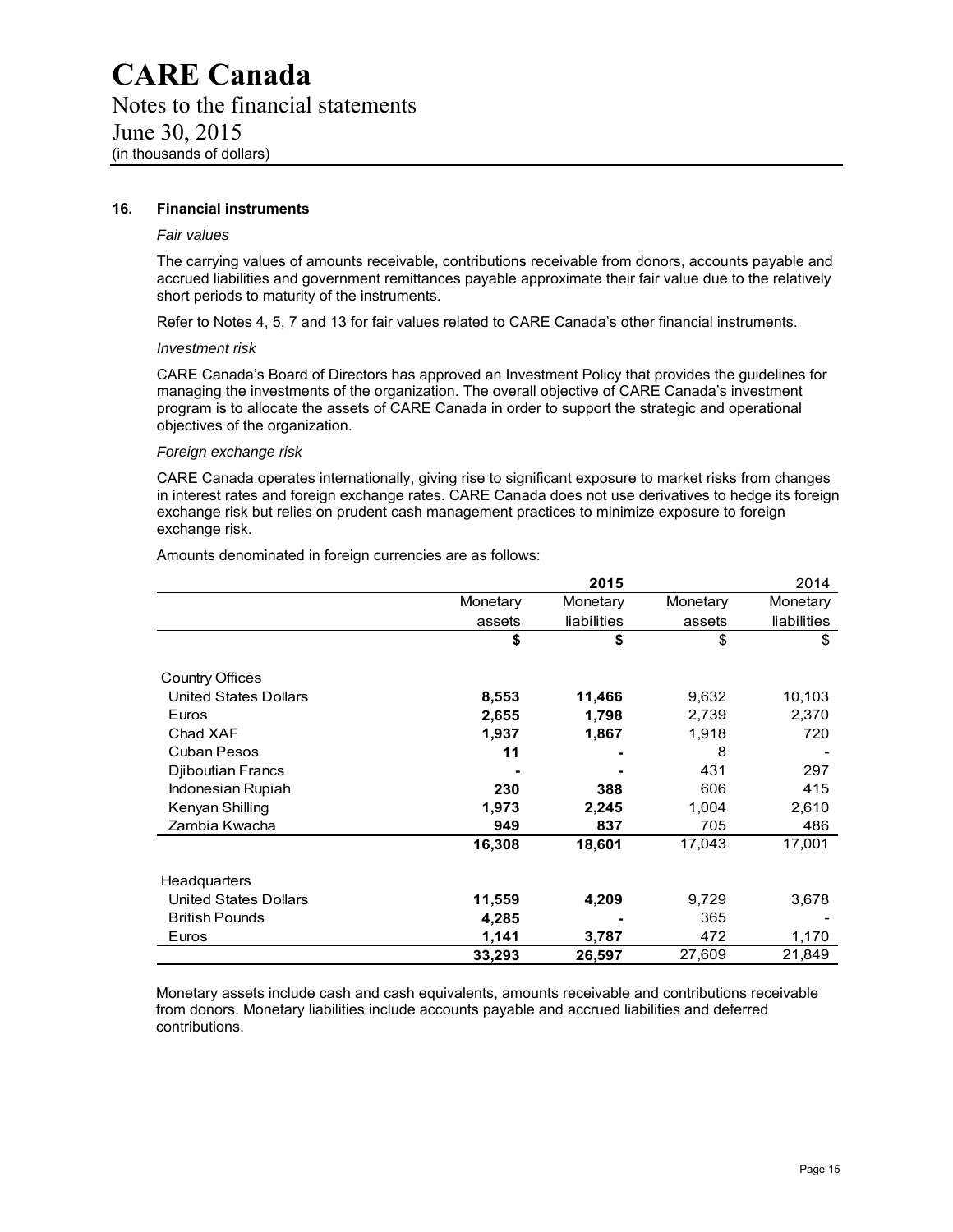#### **16. Financial instruments (continued)**

#### *Credit risk*

Credit risk arises from the potential that one party to a financial instrument will fail to discharge an obligation and cause the other party to incur a financial loss.

The maximum credit exposure of CARE Canada is represented by the fair value of the investments and all receivables as presented in the statement of financial position.

#### *Interest rate risk*

Interest rate risk refers to adverse consequences of interest rate changes on CARE Canada cash flows, financial position, investment income and interest expenses. CARE Canada's mortgage and fixed income investments are exposed to interest rate changes. The impact of adverse changes in rates is not considered material.

#### **17. Tax receipted donations**

CARE Canada is a member of Imagine Canada and has adopted the Ethical Fundraising and Financial Accountability Code (the "Code"). The Code requires disclosure of donations that are receipted for income tax purposes. During the year, CARE Canada issued donation receipts for income tax purposes in the amount of \$4,340 (2014 - \$3,035). This figure does not include non-receiptable fundraising revenues received during the year from other charitable organizations.

#### **18. Comparative figures**

Certain comparative figures have been reclassified to conform to the current year's presentation.